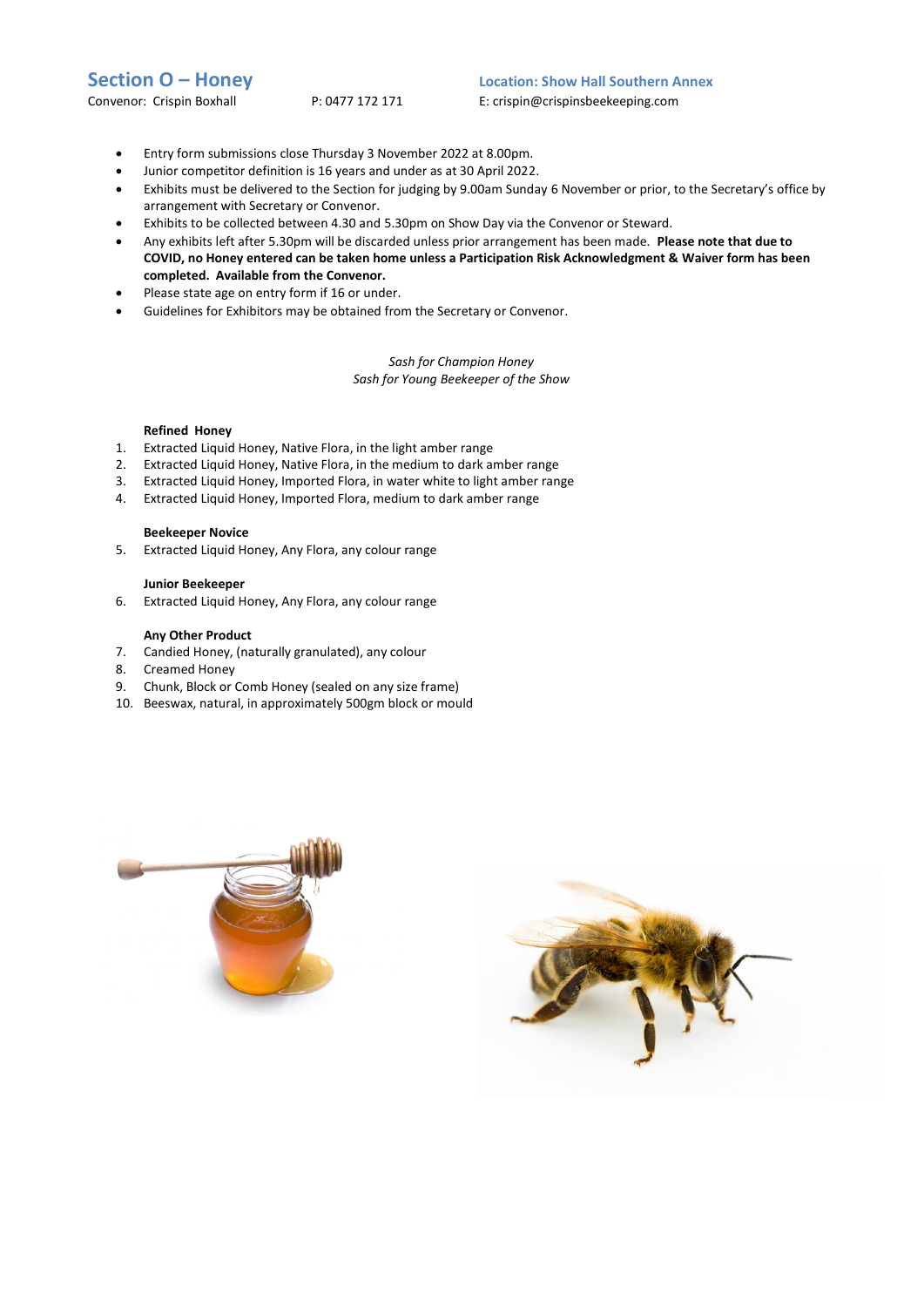#### GUIDELINES FOR SECTION O HONEY EXHIBITORS

One of the primary products of beekeeping is liquid or extracted honey. Every beekeeper knows that he/she produces high quality honey; but how can you be sure? One of the best methods is to enter your honey in a honey judging contest and be compared to your peers.

When submitting your entry do not write your name on the submission, nor attach sticky labels. Simply write the required details clearly on a clean piece of paper and fix it firmly in place with an elastic band. These get removed prior to judging so the judge has a clear view of the entry and has no idea who submitted it.

### Winning a ribbon in a honey judging contest definitely gives the beekeeper bragging rights.

To win those bragging rights, the beekeeper should definitely understand the judging process and what characteristics the judges consider. From a practical standpoint the judges really represent very conscientious honey consumers, but they may be emphasizing several factors that may seem unimportant to the beekeeper. The remainder of these judging notes explain the factors that the judges use in evaluating honey and why they are important, using Figure 1 as an example of a typical judging score card.

| Section O. Honey Judge's Score Card - Liquid Honey |       |                                                     |
|----------------------------------------------------|-------|-----------------------------------------------------|
| Event:<br>Class:<br>Entry No.                      |       |                                                     |
| <b>Point Scores</b>                                |       |                                                     |
| Maximum<br>Available                               | Given | Characteristic                                      |
| 30                                                 |       | Cleanliness: absence of lint, dirt, wax<br>and foam |
| 15                                                 |       | Absence of candying                                 |
| 15                                                 |       | Flavour: absence of overheating and<br>fermentation |
| 15                                                 |       | Colour and brightness                               |
| 15                                                 |       | Container: cleanliness and<br>uniformity            |
| 10                                                 |       | Density (Moisture over 20% to be<br>disqualified)   |
| Total                                              |       |                                                     |
| Judge's Remarks                                    |       |                                                     |

Figure 1: Judge's score card for extracted liquid honey

1. Density or Moisture Content: All honey contains moisture or water; honey is really a variety of sugars dissolved in water. Excess moisture increases the growth of yeast cells that naturally occur in honey and can result in fermentation which will spoil the honey and make it unfit for human consumption. Honey is defined by the United Nations as having a moisture content (water) of no more than 20%. Judges often use a cut-off point of 20% and disqualify entries with additional moisture. Judges may assign more points to honey of very low moisture contents. Containers of honey with moisture levels over 20% do appear very watery (fluid) to the naked eye and the beekeeper can have the honey tested with a refractometer.

2. Absence of Candying: All honey will eventually "candy" (granulate or crystallize) even though the process may take from several months to many, many years. Candying is the term usually used to describe liquid honey which has been solidified. Candying is not a good attribute for liquid honey prepared for judging or for sale. The presence of crystals or granules can usually be detected in the honey if they occur in more than a very small amount, and they give an uneven or gritty appearance to the honey. This can result in two problems. The first is a minor cosmetic problem and many consumers assume that crystallized or granulated honey is spoiled and they will either not purchase it or discard it if the granulation process becomes apparent after the honey is placed in the home. A more serious problem is that the formation of granules/crystals in liquid honey will increase

the moisture content of the remaining liquid portion of the product which can lead to fermentation. Judges will subtract points for honey that is granulated or crystallized.

3. Cleanliness: A look at Figure 1 shows that this category accounts for 30% of the total points assigned by the judges for liquid honey. Cleanliness including lint, dirt, wax, and foam are among the most easily controlled factors by the beekeeper and carry a high penalty if dirty honey is entered into competition. The terms are self-explanatory with the possible exception of foam, which refers to air bubbles trapped in the honey. There really is no excuse for dirty honey.

> 4. Flavour: Flavour is a very subjective characteristic and the use of flavour as a factor in judging honey is usually limited to checking for *fermentation* and *overheating*. Fermentation will give a sour taste to the honey and overheating will give the honey a caramelized (burnt sugar) taste. The flavours associated with different honey sources should not be a factor in honey judging, unless the floral source produces a honey with a very disagreeable flavour.

> 5. Colour and Brightness: Most consumers prefer honey with a clear colour and some brightness. The judges will consider these characteristics but it should be noted that colour does not mean that a light colour honey will receive more points than a dark colour honey.

> Liquid honey is usually grouped into colour categories by the convenor or the judges of the honey show prior to judging. The factors of clear colour and brightness in honey are partially a result of cleaning or filtering the honey and slightly heating it prior to competition. The process may consist of pouring the heated honey (never heat honey over 50C for any period of time) through a filter of some sort to remove impurities. This process not only improves the cosmetic appearance of the honey but it also decreases the possibility that granulation and fermentation will occur.

> 6. Container Appearance: The actual requirements for container type should be specified in the entry requirements for the honey judging. Be sure to comply with those rules and don't enter the wrong size container or a container made of an unacceptable material. The judges will pay special attention to the cleanliness and lack of wear to the container and its lid.

> This attention to container and lid cleanliness includes the inside of the lid. For the Uraidla Show try to use a 500 gram clear glass round jar. This is what most people would call a standard size jam jar.

Entering honey into judged competitions can be an educational and valuable experience for the beekeeper. Good judging based on an objective criterion can be used to evaluate packaged liquid honey and also suggest areas for improvement. Always ask for completed evaluation forms from the judges for your entries and consider their comments. Honey judging can help the beekeeper improve his/her product, improve the honey's future marketability, and even give some bragging rights if a ribbon and/or a cash premium is won.

For Chunk Honey the piece submitted must measure 10cm x 10cm, it must be submitted either on a white plate or clear plastic dish (take away dishes are good), and should not be leaking honey.

For Honey Comb (framed) the exhibit should be presented so that the cells are capped in new clean wax capping. The frame should be presented on a stand so that the judge can examine it. The frame should be free from propolis, wax and other hive debris.

For Block Comb the exhibit should be presented in its own container with a lid that can be easily removed for judging. The cells should be capped and the container should be clean and free from propolis, wax and other hive debris.